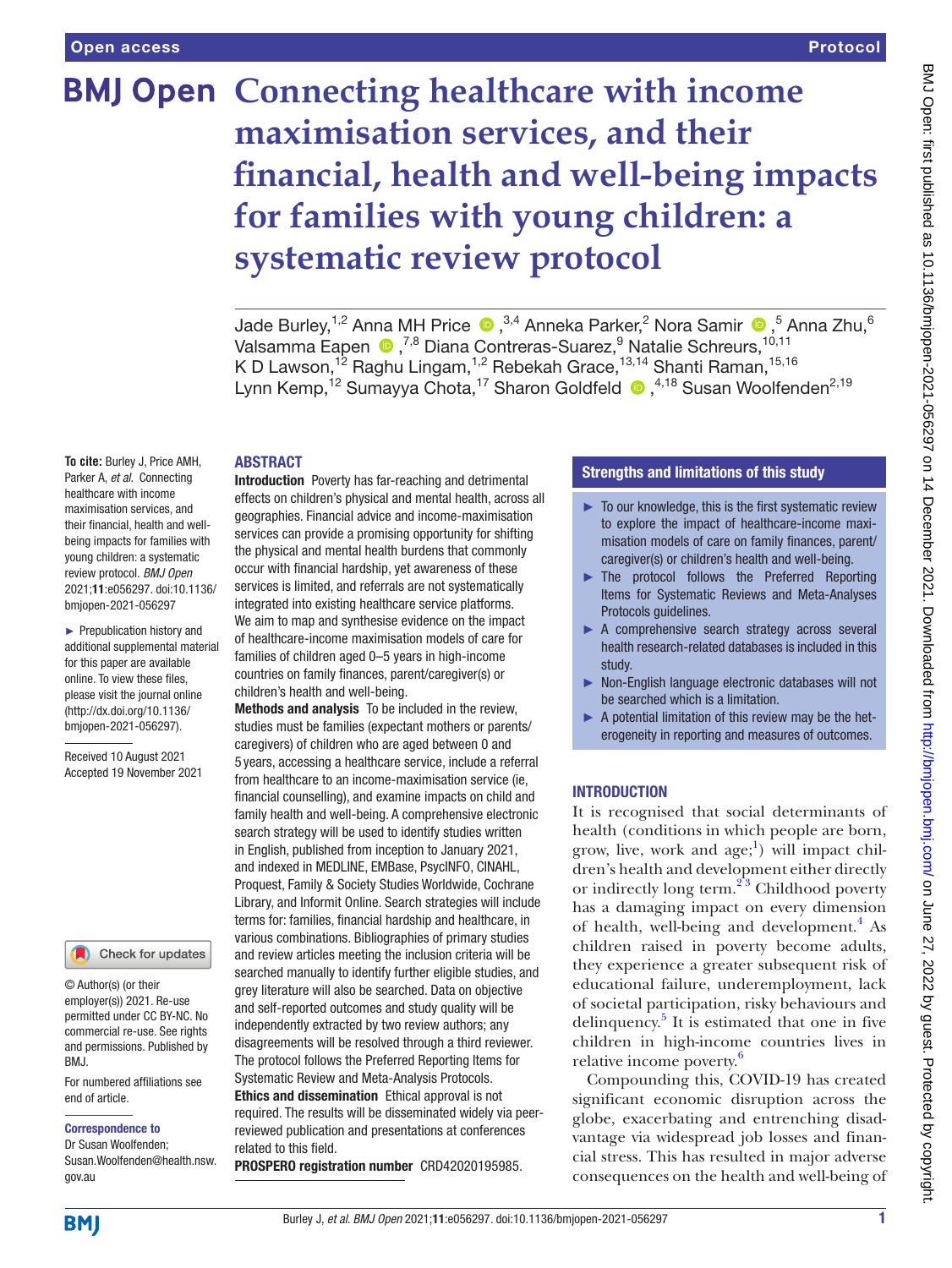families worldwide. It was estimated that between 88 and 115million people around the globe would be pushed into extreme poverty in 2020, and this is expected to rise to between 119 and 124 million across  $2021$ .<sup>[7](#page-4-5)</sup> While COVID-19 is viewed as a temporary shock to economic growth, the economic damage to families that are already experiencing financial hardship could be more longlasting and may increase the number of families who are now experiencing poverty.

In response to socioeconomic and health inequities, researchers and policy-makers have sought to design effective interventions that reduce child poverty directly.<sup>[8](#page-4-6)</sup> Systematic reviews have found that unconditional cash transfers and increases in household cash income have been associated with beneficial effects on children's health in low-income/middle-income and high-income countries. $9-11$  The exact causal mechanisms underlying these effects are complex, however, two theoretical models attempt to provide insight into the mechanisms. According to the investment model, families invest additional economic resources into their children, addressing material deprivation and improving health and developmental opportunities.<sup>12 13</sup> Alternatively, the family stress model describes how increasing economic resources can reduce parental stress and, in turn, increase their emotionally responsive parenting and improve the home environment.<sup>13</sup> Broadly, it is understood that interventions to reduce household poverty will nurture children's health and development.

Income-maximisation advice services such as financial counsellors and welfare advice services can enable families to access financial entitlements they may not be aware of, provide assistance with childcare and housing options, and offer support and advice in crisis situations. Embedded income maximisation services within a healthcare setting provides a unique opportunity to take action due to the potential for wide-scale early screening, identification and referrals[.14](#page-4-10) The literature on the impact of financial services, and particularly the healthcare-financial service interface, is a disparate field of published and grey literature which has yet to be reviewed systematically.<sup>15–20</sup> We aim to fill this evidence gap by conducting the first systematic literature review on this topic to inform better parental/caregiver(s) or children health and well-being through referral from a healthcare service (ie, provided by paediatricians, child health nurses, general practitioners, health social workers, health professionals, nurse, doctor or midwife) to an income-maximisation service (ie, financial counsellor, Citizens Advice Bureau).

## METHODS AND ANALYSIS Protocol and registration

This systematic review will be conducted following the recommendation of the Preferred Reporting Items for Systematic Reviews and Meta-Analysis Protocol (PRIS- $MA-P$ ) guidelines.<sup>[21](#page-4-12)</sup> This review protocol is registered in the International Prospective Register of Systematic

Reviews (PROSPERO) database and can be accessed at: [https://www.crd.york.ac.uk/prospero/display\\_record.](https://www.crd.york.ac.uk/prospero/display_record.php?ID=CRD42020195985) [php?ID=CRD42020195985](https://www.crd.york.ac.uk/prospero/display_record.php?ID=CRD42020195985)

# Aim and design

The purpose of this systematic review is to synthesise and critically evaluate the scientific evidence on the impact of healthcare-income maximisation models of care for families of children aged 0–5 years experiencing financial difficulties on family finances and parent/caregiver(s) or children's health and well-being.

# Search strategy

The search strategy will be performed using the Popula- $\frac{\text{tion}}{\text{Intervention}}$  Comparison/Outcomes approach<sup>[22](#page-4-13)</sup> to ensure a systematic search of the literature of the following research question: In families of children ages 0–5 years who are experiencing financial difficulties (P,0), do healthcare-income maximisation models of care (I) compared with usual care (C) have a positive impact on family finances, and/or parent/caregiver, and/or child health and well-being (O). Search terms will include subject headings (eg, MeSH in PubMed/ MEDLINE) in addition to free-text words (with appropriate truncation) for the key concepts in relation to the population (ie, families will include expectant mothers/ parents/caregivers of children who are aged between 0 and 5years), intervention (ie, referrals from healthcare to income maximisation services) outcome of interest (ie, financial impact). The search strategy was developed with an experienced librarian and adapted to the various bibliographic databases (see final search strategy in [online supplemental file 1\)](https://dx.doi.org/10.1136/bmjopen-2021-056297). For general databases that do not have subject headings, free-text keyword searches will be applied. Article searches will be conducted in the following specialised and general databases from inception to January 2021: Medical Literature Analysis and Retrieval System Online (MEDLINE), Excerpta Medica database (Embase), Psychology Information (PsycINFO) and (EMCare) via OVID. Cumulative Index to Nursing and Allied Health Literature (CINAHL Complete), Proquest, and Family & Society Studies Worldwide via EBSCO, Cochrane Library via Wiley, and Informit Online via RMIT. Grey literature (including book chapters, dissertations, conference abstracts, government reports/ guidelines) will also be searched. The reference sections of the included studies and cited studies will be manually searched for additional relevant studies.

# Inclusion criteria

Studies will be included if they are published in English. The types of participants, studies and outcomes that were considered for inclusion are described below.

## Study eligibility

## Type of study/ characteristics

Experimental and quasi-experimental study designs including randomised controlled trials (RCTs), non-RCTs, before and after studies, mixed-methods evaluations and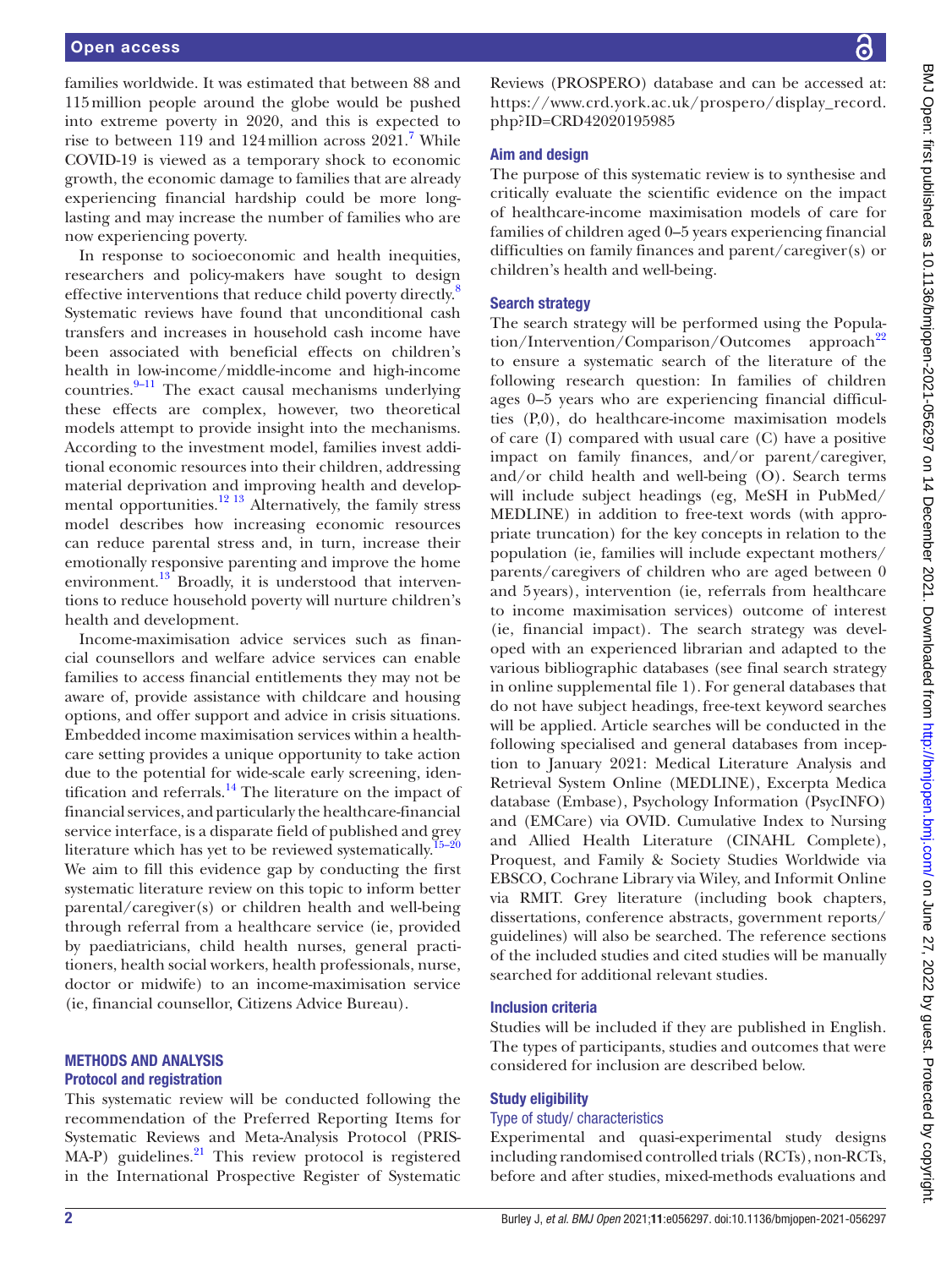interrupted time-series studies. In addition, analytical observational studies including prospective and retrospective cohort studies, case–control studies and analytical cross-sectional studies will be considered for inclusion. Studies must have a component of healthcare-income maximisation model of care. This includes referral pathways (ie, a form of linkage) from healthcare services (eg, provided by paediatricians, child health nurses, general practitioners, health social workers, health professionals, nurses, doctors or midwives) to an income maximisation service (eg, health referrals to financial counselling services, or colocation of health and financial counselling services). For the purposes of this review, income maximisation services may examine—but are not limited to—family's income, source of income, current debts (utility, taxation, gambling, business, debt recovery, loans or credit cards), unemployment issues, change in circumstances (disability), budgeting and expenses (accommodation, utilities, food or travel) and financial literacy/financial education. For experimental studies, the interventions will need to examine an outcome based on a referral pathway between healthcare-income maximisation services. For longitudinal studies, any follow-up length is allowed but there must be at least one outcome measure. Grey literature (eg, book chapters, dissertations, conference abstracts, government reports/guidelines)will be included.

In this review, we will consider all studies conducted in English, and conducted in high income countries, where it is possible to calculate or report on financial impact, or health and well-being, when a child is aged between 0 and 5years old. Studies will be ineligible if there is a focus on cash transfer programmes.

## Type of comparators

The studies should compare the income maximisation model to usual care. Studies comparing different type of income maximisation will be included.

# Population

Families (expectant mothers or parents/caregivers) of children who are aged between 0 and 5years who are accessing a child healthcare service. If age range is reported instead of a mean, samples with a lower limit of 1-59.99 months/4.99 years and an upper limit of  $<6$ years will be eligible. If a mean age or age range is not reported, samples described as babies, infants, toddlers or preschoolers will be eligible. For longitudinal or experimental study designs, the age criterion will be applied to the first measurement time point of the exposure, and could examine primary school children, adolescents and adults. While the intervention studies may occur during the antenatal period, or when a child is aged between 0 and 5years, outcomes can be measured with a lag.

# Outcome of interest

Studies will have to measure at least one of the following outcomes: (1) income (change in income/earnings/

debt management); (2) other financial impact (financial literacy); (3) parental/caregiver or child health and wellbeing, including physical, mental and spiritual health, social well-being, developmental well-being of the child, parenting skills, service use, cost and harm.

# Exclusion criteria

- 1. Studies are conducted in low-income/ middle-income countries and/or focus on cash transfer programmes.
- 2. Studies do not include a measure of financial impact, or health and well-being when a child is aged between 0 and 5years old.
- 3. Studies use a qualitative methodology or case series.

# Study selection and data extraction

Bibliographic records will be extracted from the databases interfaces and imported into Reference Manager Software (Covidence, Melbourne, Australia) for deduplication. In levels 1 and 2, titles and then abstracts of potentially relevant articles retrieved from the database and web searches and citations of relevant studies will be screened by independent reviewers using Covidence software (a secure, internet-based software). In level 3, full text copies of articles will be obtained for those meeting initial eligibility screening. Any discrepancies will be resolved through discussion with a third reviewer. The same independent reviewers who examine titles and abstracts will examine all full text articles. Using the format of the validated standard data extraction form, we will extract the following information: descriptive study characteristics (eg, author, publication year, study design, country, sample size, age, sex), exposure, outcome, results and confounders. Where multiple models are reported (eg, bivariate and adjusted models), results will be extracted from the most fully adjusted model. Findings will be determined to be statistically significant if  $p<0.05$  is reported. Reviewers will not be blinded to the authors or journals when extracting data. A flow chart showing the studies included and excluded at each stage of the study selection process will be provided.

## Risk of bias (quality) assessment among included studies

Using the Grading of Recommendations Assessment, Development and Evaluation (GRADE) framework,<sup>[23](#page-4-14)</sup> we will systematically examine the quality of primary research contributing to each outcome, reflecting the level of confidence in the estimated effects. Briefly, five assessment criteria (risk of bias, inconsistency, indirectness, imprecision, other) will be used to rate quality of evidence as 'high', 'moderate', 'low' or 'very low'. Quality of evidence ratings will start at 'high' for RCTs and 'low' for all other experimental and observational studies. The quality of evidence could be downgraded for any study design due to limitations associated with the five assessment criteria. Risk of bias assessment for individual intervention studies will be completed following the Cochrane Handbook. GRADE does not have an official tool for assessing risk of bias in observational studies, which is one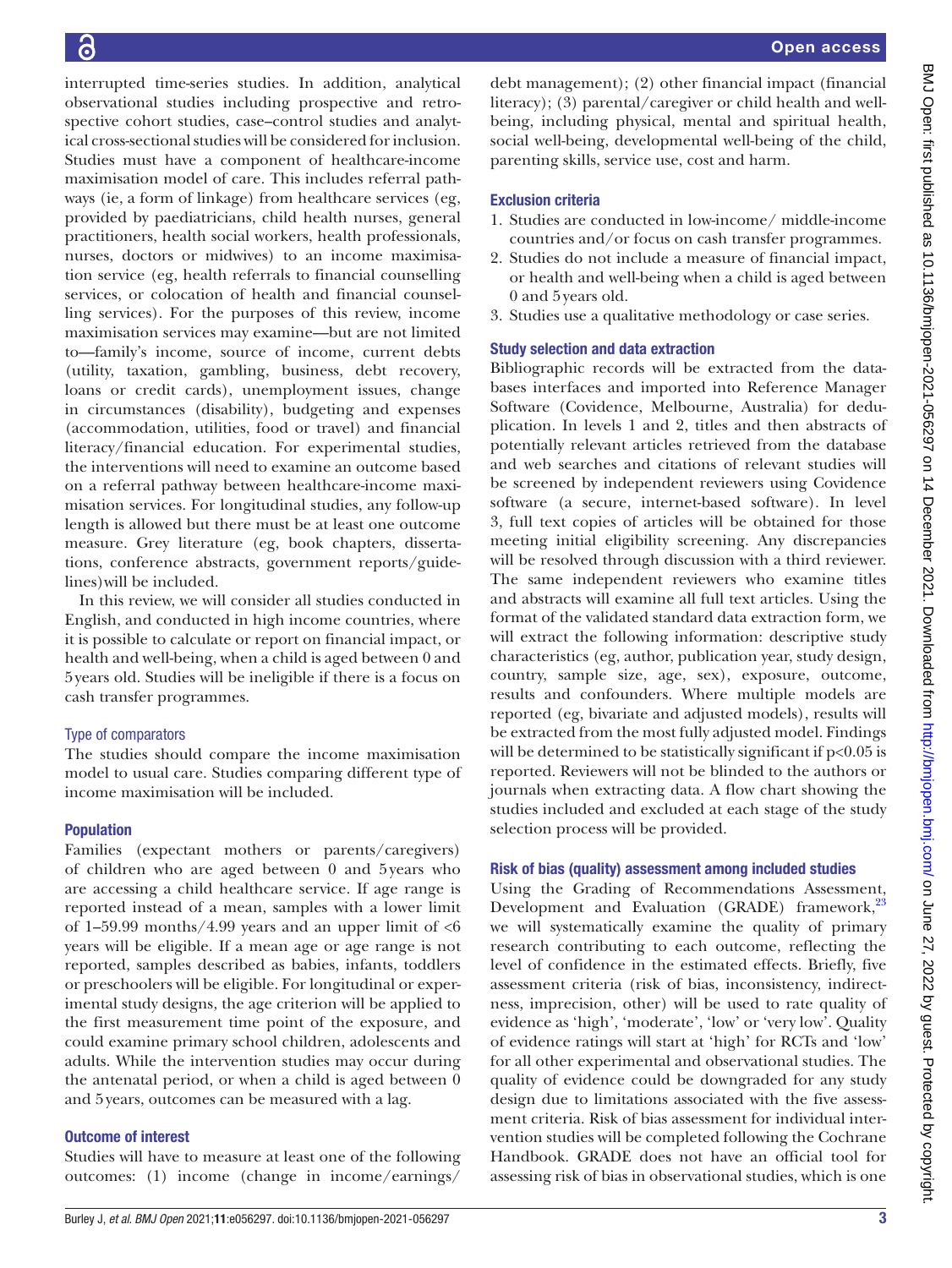component of the quality of evidence, but does recommend the types of characteristics to examine.<sup>24</sup> These will be used to assess the risk of bias of the studies included in our review. Study quality will not influence eligibility for inclusion. For non-randomised studies, we will use the Risk Of Bias In Non-randomised Studies of Interventions assessment tool developed by Cochrane.<sup>25</sup>

#### Addressing missing data

In case of missing data, significant empirical data such as screened, randomised, intention-to-treat, as-treated and per-protocol population will be closely analysed. In cases where details are missing on study design, population, intervention or outcomes, the authors of included studies will be contacted by email. After the first contact attempt, if no response is received, the study authors will be contacted two more times approximately 3–4 weeks apart. We will critically appraise the concerns related to the missing data and imputation methods, for example, last observation carried forward. The attrition rates, for example, drop-outs, lost to follow-up and withdrawals, will be investigated.

#### Data synthesis

For outcomes of interest, a meta-analysis will be performed (if applicable) with the data that are sufficiently homogeneous in terms of statistical, clinical and methodological characteristics. If studies are deemed not appropriate for meta-analysis, qualitative synthesis structured around the outcomes will be conducted and the results will be presented narratively. The outcomes will be presented as the mean differences (MDs)/standardised mean differences (SMDs) with 95% CIs unless otherwise stated for continuous variables. For dichotomous data, the effect estimate is risk ratios with 95%CI. Limitations of each study (ie, quality assessment) will be described.

#### Patient and public involvement

Patients and/or the public were not involved in the design, or conduct, or reporting, or dissemination plans of this research.

#### ETHICS AND DISSEMINATION

Ethical approval is not required for this systematic review. The results will be disseminated widely via peer-reviewed publication and presentations at conferences related to this field. A link to the published review will also be circulated via social media to disseminate the findings among academics and non-academics.

#### **DISCUSSION**

Financial security is fundamental for optimal child health and development, and family income is at the heart of this.[4](#page-4-2) Many high-income countries use social supports to increase family income and protect from poverty, including the provision of cash transfers, income support payments and community services. Income maximisation

advice services are an emerging area of interest as a possible method of supporting families in poverty, and healthcare service integration may provide a unique opportunity to take action in situations of financial crisis.

Understanding how income maximisation advice services may help families during crisis may be one avenue to assist families to access useful community resources and promote a comprehensive approach to poverty and deprivation, and consequently affect the health and wellbeing of families. Our review may, therefore, have valuable implications for stakeholders including children, families, healthcare professionals, financial counsellors, health policy managers and researchers working in public health to provide a routine clinical assessment of financial hardship and refer to local services within the community.

A key strength of this review protocol is the use of multiple gold standard guidelines; the PRISMA-P, GRADE and Cochrane frameworks. By incorporating different elements from each guideline, a solid framework and structure was created by which the research question could be answered. Additional strengths are the inclusion of a university librarian with experience conducting systematic reviews who assisted with peer-reviewing the search strategy, the application of a data extraction template, and a flexible approach to data acquisition and synthesis. A limitation of this review may be the heterogeneity in reporting and measures of outcomes. Non-English language electronic databases will not be searched which is another limitation.

#### Author affiliations

<sup>1</sup>Department of Community Child Health, Sydney Children's Hospitals Network Randwick, Randwick, New South Wales, Australia

<sup>2</sup>Population Child Health Research Group, School of Women and Children's Health, University of New South Wales - Randwick Campus, Randwick, New South Wales, Australia

3 Population Health, Murdoch Childrens Research Institute, Parkville, Victoria, Australia

4 Centre for Community Child Health, The Royal Children's Hospital, Parkville, Victoria, Australia

<sup>5</sup>School of Women's and Children's Health, University of New South Wales -Randwick Campus, Randwick, New South Wales, Australia

<sup>6</sup>School of Economics, Marketing and Finance, RMIT University, Melbourne, Victoria, Australia

<sup>7</sup>BestSTART-SWS, Ingham Institute, Liverpool, New South Wales, Australia

<sup>8</sup>School of Psychiatry, University of New South Wales, Sydney, New South Wales, Australia

<sup>9</sup>Melbourne Institute: Applied Economic & Social Research, University of Melbourne, Carlton, Victoria, Australia

<sup>10</sup>Centre for Community Child Health, Royal Children's Hospital, Melbourne, Victoria, Australia

<sup>11</sup> Population Health, Murdoch Chidlren's Research Institute, Melbourne, Victoria, Australia

<sup>12</sup>Translational Health Research Institute (THRI), Western Sydney University, Penrith, New South Wales, Australia

<sup>13</sup>Centre for the Transformation of early Education and Child Health, Western Sydney University, Penrith, New South Wales, Australia

<sup>14</sup>BestSTART-SWS, Ingham Institute of Applied Medical Research, Liverpool, New South Wales, Australia

<sup>15</sup>Community Paediatrics, South Western Sydney Local Health District, Liverpool, New South Wales, Australia